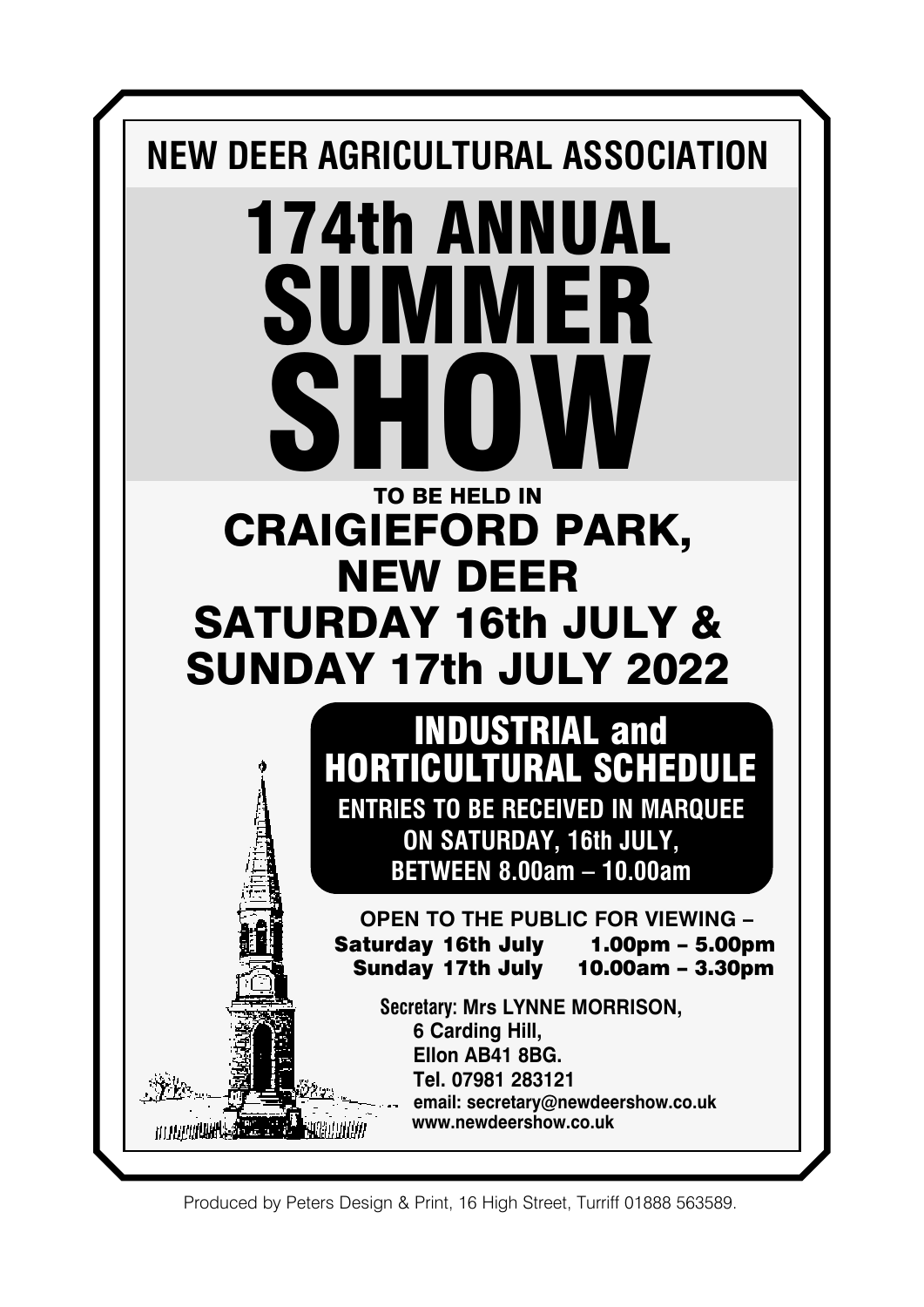## RULES

- 1. The exhibition is Open to All Comers.
- 2. THE JUDGES DECISION SHALL BE FINAL AND BINDING.
- 3. All exhibits must be the bone fide work of the Exhibitor in whose name the Entry is made and must have been worked since 20th July, 2019.
- 4. Each Article for the Competition must have the Exhibitors Name and Contact details printed in a sealed envelope, securely attached. Section and Class Number only to be written on the Envelope, unless otherwise stated.
- 5. Sections 6 and 7, (all classes), Age and / or Primary year should be written on outside of envelope.
- 6. An Entry Fee of 25p per Exhibit, to be paid at the door of the Marquee, with the exception of Section 7, Children (12 and under) free.
- 7. Exhibitors are allowed TWO Entries in each Class in Section 8 (horticul ture), and Section 1 (Flowers and Foliage). All other Sections are limited to ONE entry per Class.
- 8. Knitted articles to be shown unwashed. Sewn articles may be washed.
- 9. No vases are supplied for Section 9, Classes 20-34.
- 10. Every care will be taken of the Exhibits, but Members of the Committee do not hold themselves responsible for any loss or damage.
- 11. Exhibits will be received in the Marquee between 8 a.m. and 10 a.m. on SATURDAY 16th JULY, 2022.
- 12. **NO EXHIBITS TO BE LIFTED FROM TABLES BEFORE 3.30 p.m. BUT ALL MUST BE COLLECTED BEFORE 4.00 p.m.** No exhibit to be removed by stewards before 4 p.m. Please ensure you ONLY remove your own exhibits on the day of SUNDAY 17th JULY, 2022.
- 13. Two prizes will be given in each Class as shown in Section; a third will be awarded where justified by numbers of entries and merit.
- 14. In Points Competitions a First Prize shall count 3 points, a Second Prize 2 points, and a Third Prize 1 point.
- 15. Prize Money will be paid in Industrial Tent on Saturday and Sunday between 2 and 4 p.m.
- 16. Please note no tastings will be carried out. Edible entries will be judged on sight / presentation only.
	- ALL COVID GUIDELINES WILL BE ADHERED TO

### SECTION 1 - FLOWERS AND FOLIAGE

ENTRY FEE - 25p Per Exhibit.

NO MORE THAN 2 ENTRIES ALLOWED IN EACH CLASS PRIZES – FIRST £5.00; SECOND £4.00: THIRD £3.00.

# Class

- 1. "A SMALL ARRANGEMENT INCORPORATING A DISNEY CHARACTER". (Max 12in.x12in.).
- 2. "VASE OF WILD FLOWERS AND GRASSES".
- 3. "FLOATING FLOWER HEADS IN A BOWL".
- 4. "ARRANGEMENT OF FOLIAGE". (Max 12in.x12in.).
- 5. "AN ARRANGEMENT OF GARDEN FLOWERS". (No bigger than space allocated 18in x 18in).

Buchan Perpetual Challenge Cup, for Best Exhibit in Section 1. Rosette for Most Points and Rosette for Runner-up

**NOTE – Will entrants for Floral Art please use the Entry Form to advise the Secretary no later than 9th July, 2022.**

## SECTION 2 - PRESERVES AND DAIRYING

ENTRY FEE - 25p Per Exhibit. ONLY ONE ENTRY ALLOWED IN FACH CLASS PRIZES – FIRST £4.00; SECOND £3.00: THIRD £2.00.

### Class

- 1. 4 Hen Eggs.
- 2. 4 Duck Eggs.
- 3. Jar of Chutney (any flavour).
- 4. Jar of Marmalade (any flavour).
- 5. Jar of Strawberry Jam.
- 6. Jar of Curd (any flavour).
- 7. A Flask of Leek and Potato Soup.
- 8. 2 Sausage Rolls (own choice of pastry).
- 9. 4 Truffles (any flavour).
- 10. Wedge of Fruit Pie.
- 11. Small Bottle of Flavoured Gin in a Clear Bottle.
- 12. A Liqueur.

Rosette for Best Exhibit. Rosette for Most Points. Rosette for Runner-up to Most Points.

> N.B. – All jars and bottles to have name of product and dated, when made, attached.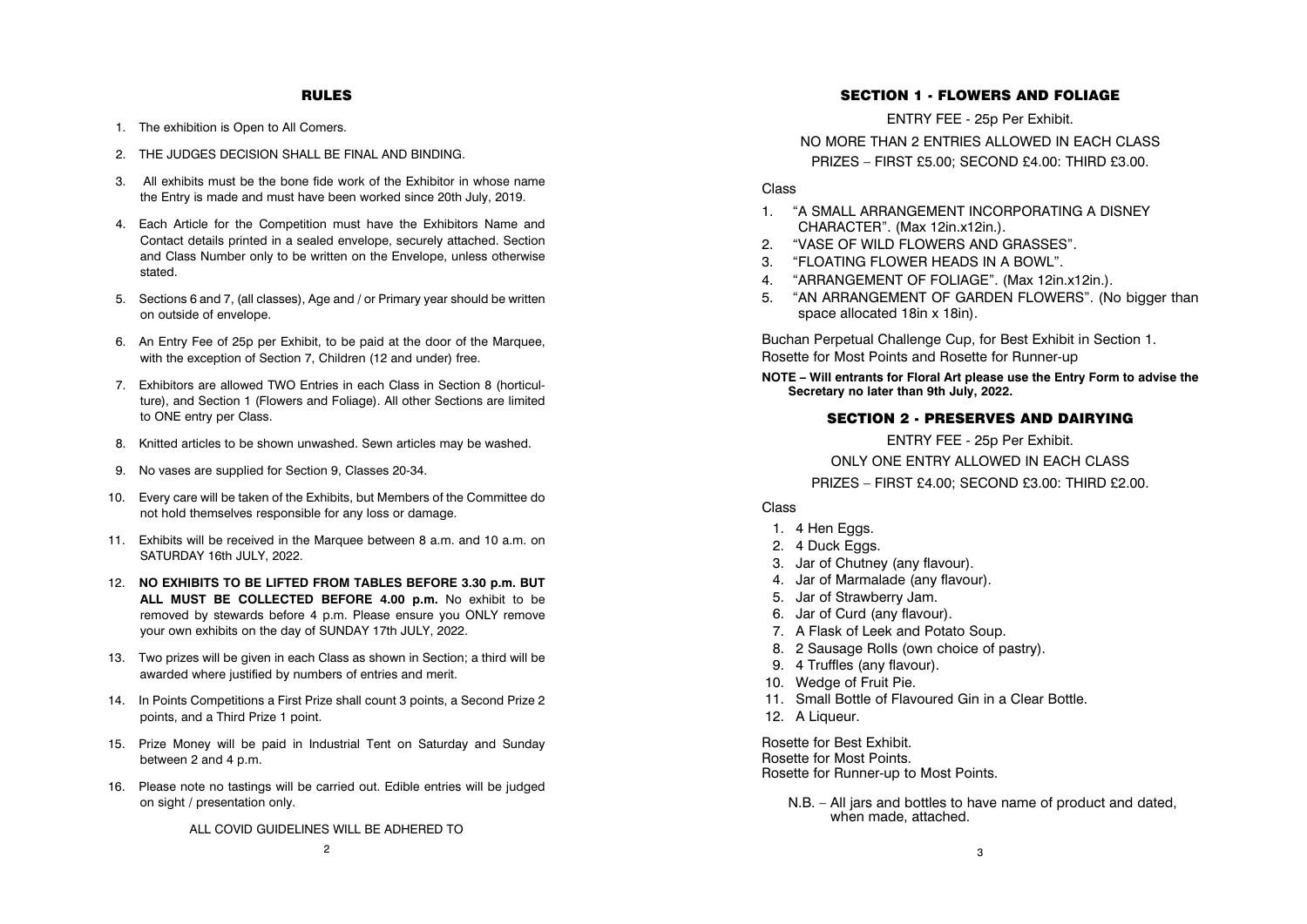## SECTION 3 – DOMESTIC COOKERY

ENTRY FEE - 25p Per Exhibit. ONLY ONE ENTRY ALLOWED IN EACH CLASS PRIZES – FIRST £4.00; SECOND £3.00: THIRD £2.00.

Class

- 1. 2 Oatcakes.
- 2. 2 Apple and Cinnamon Scones.
- 3. 2 Savoury Scones.
- 4. 2 Pancakes.
- 5. 2 Rock Cakes.
- 6. Afternoon Tea for 2 2 tier cake stand.
- 7. 2 Decorated Cup Cakes (Disney themed).
- 8. 2 Slices of Lemon Drizzle Loaf.
- 9. 2 Paradise Slices
- 10. Individual Fruit Crumble.
- 11. 2 Custard Creams.
- 12. 2 Shortbread Fingers.
- Mrs G. Ironside Perpetual Silver Tray for Most Points in Domestic Cookery Section.

Rosette for Best Exhibit in Class 6. Rosette for Runner-up to Most Points.

# SECTION 4 - KNITTING

ENTRY FEE - 25p Per Exhibit. ONLY ONE ENTRY ALLOWED IN EACH CLASS PRIZES - FIRST £4.00; SECOND £3.00: THIRD £2.00.

4

#### Class

- 1. Premature Baby Hats (given pattern).
- 2. Knitted Socks (any ply).
- 3. Small Child's Disney Themed Jumper (any ply).
- 4. Knitted Item from Oddments of Wool.
- 5. Baby's Cardigan (any ply).
- 6. Knitted Disney Novelty Item.

Rosette for Best Exhibit. Rosette for Most Points. Rosette for Runner-up to Most Points.

# Premature Baby Hat

| Materials:                                                                                                                             | 50g 4 ply yarn; 1 pair 2.75mm (UK 12) needles;<br>1 pair 3 25mm (UK 10) needles.                                                                              |  |  |  |
|----------------------------------------------------------------------------------------------------------------------------------------|---------------------------------------------------------------------------------------------------------------------------------------------------------------|--|--|--|
| <b>Abbreviations:</b>                                                                                                                  | sts-stitches, st-st-stocking stitch, K-knit, yfwd-yarn forward,<br>tog-together, rs-right side, dec-decrease, ws wrong side,<br>rem-remaining, cont-continue. |  |  |  |
| Instructions:                                                                                                                          | Using 2.75mm needles cast on 71 sts. Work 4 rows in st-st.                                                                                                    |  |  |  |
| Next row:                                                                                                                              | (picot edge.) K1, *yfwd, k2tog, rep from * to end.                                                                                                            |  |  |  |
| Next row.                                                                                                                              | Purl.                                                                                                                                                         |  |  |  |
| Work 4 rows in st-st.                                                                                                                  |                                                                                                                                                               |  |  |  |
| Change to 3.25mm needles and working in st-st (throughout) cont until hat<br>measures 8 cm, (3in) from picot edge, ending on a rs row. |                                                                                                                                                               |  |  |  |
| Next row.                                                                                                                              | Purl to end dec 1 st in centre of the row. (70 sts)                                                                                                           |  |  |  |
| Shape Crown.                                                                                                                           |                                                                                                                                                               |  |  |  |

1st Row. \*K3, k2tog, rep from \* to end. 56 sts. 2nd and every alternate row. Purl. 3rd Row. \*K2, k2tog, rep from \* to end. 42 sts. 5th Row. \*K1, k2tog, rep from \* to end. 28sts. 7th Row. \*K2tog, rep from \* to end. 14sts.

Break off yarn, run yarn through rem sts, draw up and fasten off.

#### **To Make Up:**

Join back seam. Fold first 4 rows of lower edge onto ws to form picot edge and slip stitch loosely into position.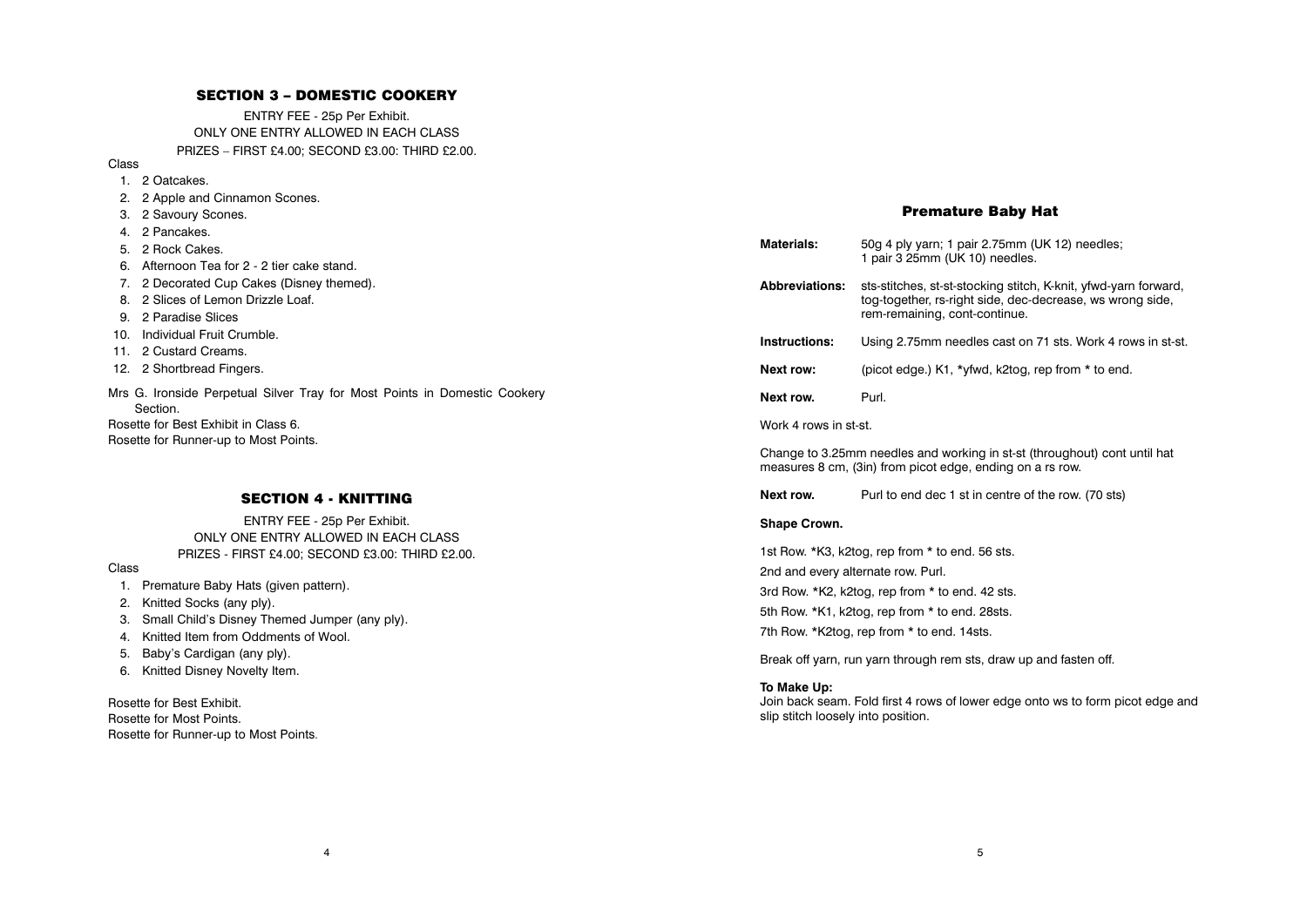# SECTION 5 – MISCELLANEOUS

ENTRY FEE - 25p Per Exhibit. ONLY ONE ENTRY ALLOWED IN FACH CLASS PRIZES – FIRST £4.00; SECOND £3.00: THIRD £2.00.

## Class

- 1. An Article made from Recycled Material.
- 2. An Article In Lace.
- 3. Lace Book Mark.
- 4. Article in Crochet (any yarn).
- 5. Disney Themed Card, any craft (not computerised) with blank insert.
- 6. Photo of Landscape, 6in x 4in. Mounted on Card.
- 7. Photo of Sunrise or Sunset, 6in. x 4in. Mounted on Card.
- 8. Photo of My Best Friend, 6in. x 4in. Mounted on Card.
- 9. Photo on the Farm, 6in. x 4in. Mounted on Card.
- 10. Article in Cross Stitch.
- 11. Article in Felting.
- 12. Tartan Novelty Item.
- 13. Sewn Bag.
- 14. Sewn Disney Toy.
- 15. A Shepherd's Crook.
- 16. Walking Stick.

Rosette for Best Exhibit .

Rosette for Most Points. Rosette for Runner-up to Most Points . Whitecairns Perpetual Challenge Cup for exhibitor with highest aggregate points in Sections 2 to 5. Rosette for runner-up to Whitecairns Perpetual Challenge Cup.

# SECTION 6 – AGE 16 YEARS AND UNDER

ENTRY FEE - 25p Per Exhibit.

ONLY ONE ENTRY ALLOWED IN EACH CLASS

# PRIZES - FIRST £4.00; SECOND £3.00: THIRD £2.00.

#### Class

- 1. 2 No Bakes (one variety).
- 2. 2 Pancakes.
- 3. Computer Generated Poster (Open Theme).
- 4. Selfie Photo.
- 5. An A4 Pencil Sketch (Open Theme)
- 6. Hand Made Article (any craft) can be made in craft class, at school or at home.

Rosette for Best Exhibit .

Rosette for Most Points .

Rosette for Runner-up to Most Points .

Perpetual Challenge Cup for Most Points in this section.

# SECTION 7 – CHILDREN (12 & UNDER) (STATE AGE)

NO ENTRY FEE ONLY ONE ENTRY ALLOWED IN EACH CLASS PRIZES – FIRST £4.00; SECOND £3.00: THIRD £2.00.

## **Primary Classes 6 and 7**

Class

- 1. An A4 Pencil or Ink Drawing of a Disney Character.
- 2. An Animal made from Vegetables
- 3. 2 Pancakes.

# **Primary Classes 3, 4 and 5**

Class

- 1. A4 Drawing of a Disney **Character**
- 2. Make and Decorate 2 Queen Cakes.
- 3. Collection of Grasses in a Jam Jar.

# **Primary Classes 1 and 2** Class

- 1. Drawing of a Super Hero.
- 2. 2 Rock Cakes.
- 3. Collection of Wild Flowers in a Jam Jar.

# **Pre-school**

Class

- 1. A Painted Stone.
- 2. 2 Chocolate Krispies.
- 3. A4 Finger Painting.

# SECTION 8 – HORTICULTURE

ENTRY FEE - 25p Per Exhibit.

NO MORE THAN 2 ENTRIES ALLOWED IN EACH CLASS PRIZES - FIRST £4.00; SECOND £3.00: THIRD £2.00.

#### Class

- 1. 4 Potatoes, Round, Coloured.
- 2. 4 Potatoes, Round, White.
- 3. 4 Potatoes, Kidney, Coloured.
- 4. 4 Potatoes, Kidney, White.
- 5. 1 Turnip.
- 6. 4 Carrots (long).
- 7. 4 Carrots (other than long).<br>8. 3 Onions 8. 3 Onions.
- 
- 9. 6 Pods of Peas.<br>10 3 Beetroot Bour 3 Beetroot, Round.
- 11. 3 Different Herbs in a Pot.
- 12. 1 Cabbage.
- 13. 1 Cauliflower.
- 14. 1 Lettuce.
- 15. 4 Stalks Red Rhubarb.
- 16. 6 Strawberries with Husks.
- 17. 6 Green Gooseberries.
- 18. 8 Raspberries with Husks.
- 19. Any Fruit or Vegetable (not already mentioned)
- Class 20. Any Flowering Pot Plant (not already listed).
	- 21. Fuchsia.
		- 22. Geranium.
	- 23. Begonia.
		- 24. Pelargonium.
		- 25. 1 Cactus Plant.
		- 26. 1 Foliage Plant.
		- 27. Vase of Mixed Annuals.<br>28 4 Pansies (Assorted)
		- 4 Pansies (Assorted).
		- 29. 4 Roses (Assorted).
		- 30. Vase of Mixed Herbaceous.
		- 31. 4 French Marigolds.
		- 32. 12 Sweet Peas, Mixed.
		- 33. 5 Sweet Peas (one colour). 34. A Patio Trough (Any Size).
		- 35. Hanging Basket or Pot -
		- Mixed Flowers.
		- 36. Hanging Basket or Pot Single Variety.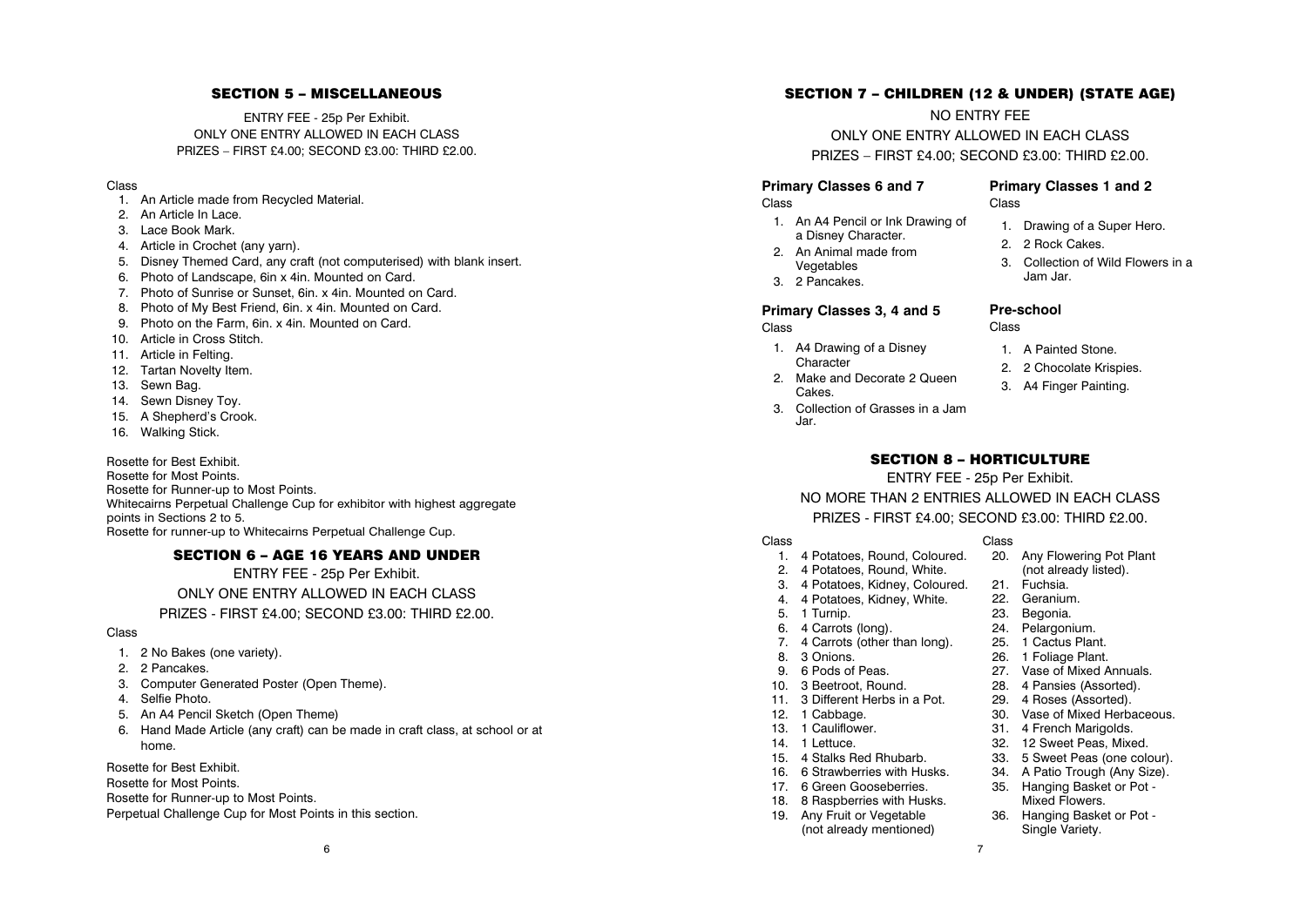## RULES

Entry Forms for Class 34, 35 & 36 must be sent to the Secretary not later than 9th July, 2022.

Association Trophy for Most Points in Classes 1-19. Association Trophy for Most Points in Classes 20-36. Cromlabank Challenge Cup for Most Points in Horticultural Section Classes 20-36. Rosette for Most Points in Classes 1 to 19. Rosette for Runner-up to Most Points in Classes 1 to 19. Rosette for Best Exhibit in Classes 1 to 19. Rosette for Most Points in Classes 20 to 36. Rosette for Runner-up to Most Points in Classes 20 to 36. Rosette for Best Exhibit in Classes 20 to 36.

# SECTION 9 – DAY CARE & DISABLED SECTION & RESIDENTS OF CARE HOMES & VISUALLY IMPAIRED

#### NO ENTRY FEE

PRIZES - FIRST £4.00; SECOND £3.00: THIRD £2.00.

Class

- 1. Something New from Something Old.
- 2. Floral Arrangement in a Basket.
- 3. Card (any Craft).
- 4. Article Made from Wood.
- 5. Item with a Disney Theme.
- 6. Decorated Canvas any Craft).

Rosette for Most Points. Rosette for Best Entry.

## INTER-INSTITUTE CO-OPERATIVE ENTRY

(CONFINED TO BRANCHES OF THE S.W.I.) CO-OPERATIVE ENTRY

Entry Fee – £5.00 payable on the day.

# THEME – "DISNEY"

#### PRIZES – 1st £18; 2nd £14; 3rd £10; 4th £6

- 1. 3 Craft Items related to the theme.
- 2. 3 Food Items related to the theme.
- 3. A Floral Arrangement in a Teapot related to the theme.

Accessories allowed.

Size - 4ft length x 2ft width.

Perpetual Challenge Silver Rose Bowl for best Co-operative Entry. Rosette for best Individual Entry.

### RULES

- 1. Entries must be displayed in the Marquee on Saturday, 16th July, 2022, between the hours of 8.00 a.m. and 10.00 a.m.
- 2. Entry Forms for this Section must be sent to the Secretary, not later than 9th JULY, 2022.
- 3. Space allotted to each Institute will be 4ft. length and 2ft. width. Plain background will be provided. No other background allowed. A maximum of 10 points to each article plus 10 for layout and appearance.
- 4. Every care will be taken of the Exhibits, but Members of the Association will not hold themselves responsible for any loss or damage.
- 5. Only TWO Members of each Institute may be present to arrange Exhibits.

# NEW DEER AGRICULTURAL ASSOCIATION SUMMER SHOW

#### ENTRY FORM FOR CO-OPERATIVE ONLY

## (S.W.I. – SATURDAY, 16th & SUNDAY, 17th JULY, 2022)

### ENTRY FORM – ENTRY FEE £5.00 Payable on the Day

(No later than 9th JULY, 2022)

Name of Institute \_\_\_\_\_\_\_\_\_\_\_\_\_\_\_\_\_\_\_\_\_\_\_\_\_\_\_\_\_\_\_\_\_\_\_\_\_\_\_\_\_\_\_\_\_\_

Secretary's Name

Address and Telephone No.

# $E$ -mail  $\Box$

"By completing and returning this form I am agreeing to my details being used and to be contacted by New Deer Agricultural Association in connection with future events."

 $\mathcal{L}_\text{max} = \frac{1}{2} \sum_{i=1}^n \mathcal{L}_\text{max}(\mathbf{z}_i - \mathbf{z}_i)$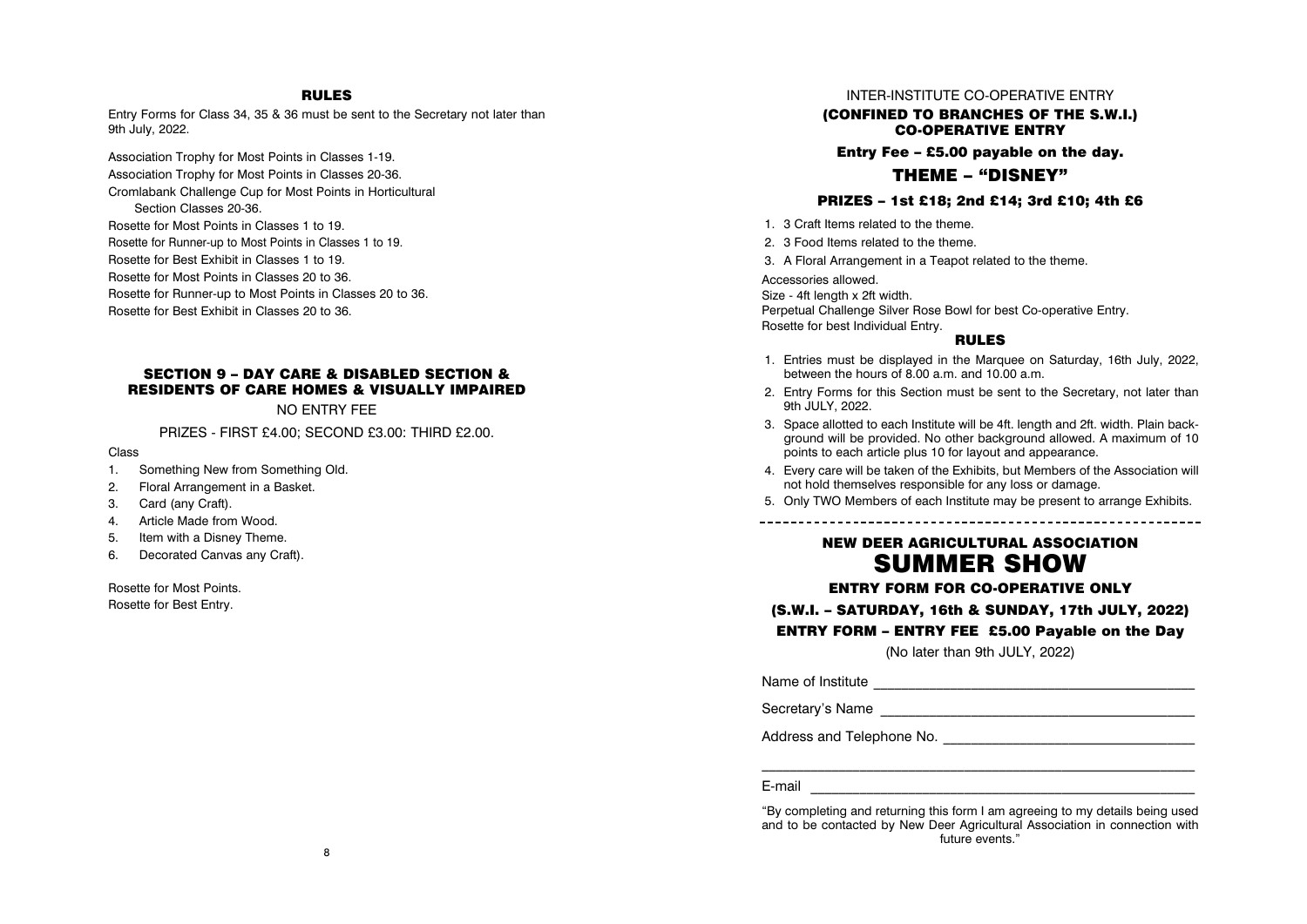# NEW DEER AGRICULTURAL ASSOCIATION SUMMER SHOW

**on SATURDAY, 16th & SUNDAY, 17th JULY, 2022** ENTRY FORM FOR FLORAL ART ONLY (No later than 9th JULY, 2022)

Address **Address Address Address Address Address Address Address Address Address Address Address Address Address Address Address Address Address Address Address Address Address Add** \_\_\_\_\_\_\_\_\_\_\_\_\_\_\_\_\_\_\_\_\_\_\_\_\_\_\_\_\_\_\_\_\_\_\_\_\_\_\_\_\_\_\_\_\_\_\_\_\_\_\_\_\_\_

Mr, Mrs or Miss \_\_\_\_\_\_\_\_\_\_\_\_\_\_\_\_\_\_\_\_\_\_\_\_\_\_\_\_\_\_\_\_\_\_\_\_\_\_\_\_\_\_\_\_\_\_\_

Q p

Telephone No. \_\_\_\_\_\_\_\_\_\_\_\_\_\_\_\_\_\_\_\_ Postcode \_\_\_\_\_\_\_\_\_\_\_\_\_\_\_\_\_

| E-mail    |                   |                    |
|-----------|-------------------|--------------------|
| Class No. | No. of<br>Entries | <b>Description</b> |
|           |                   |                    |
|           |                   |                    |
|           |                   |                    |
|           |                   |                    |
|           |                   |                    |
|           |                   |                    |
|           |                   |                    |
|           |                   |                    |
|           |                   |                    |
|           |                   |                    |
|           |                   |                    |
|           |                   |                    |
|           |                   |                    |
|           |                   |                    |
|           |                   |                    |
|           |                   |                    |

"By completing and returning this form I am agreeing to my details being used and to be contacted by New Deer Agricultural Association in connection with future events."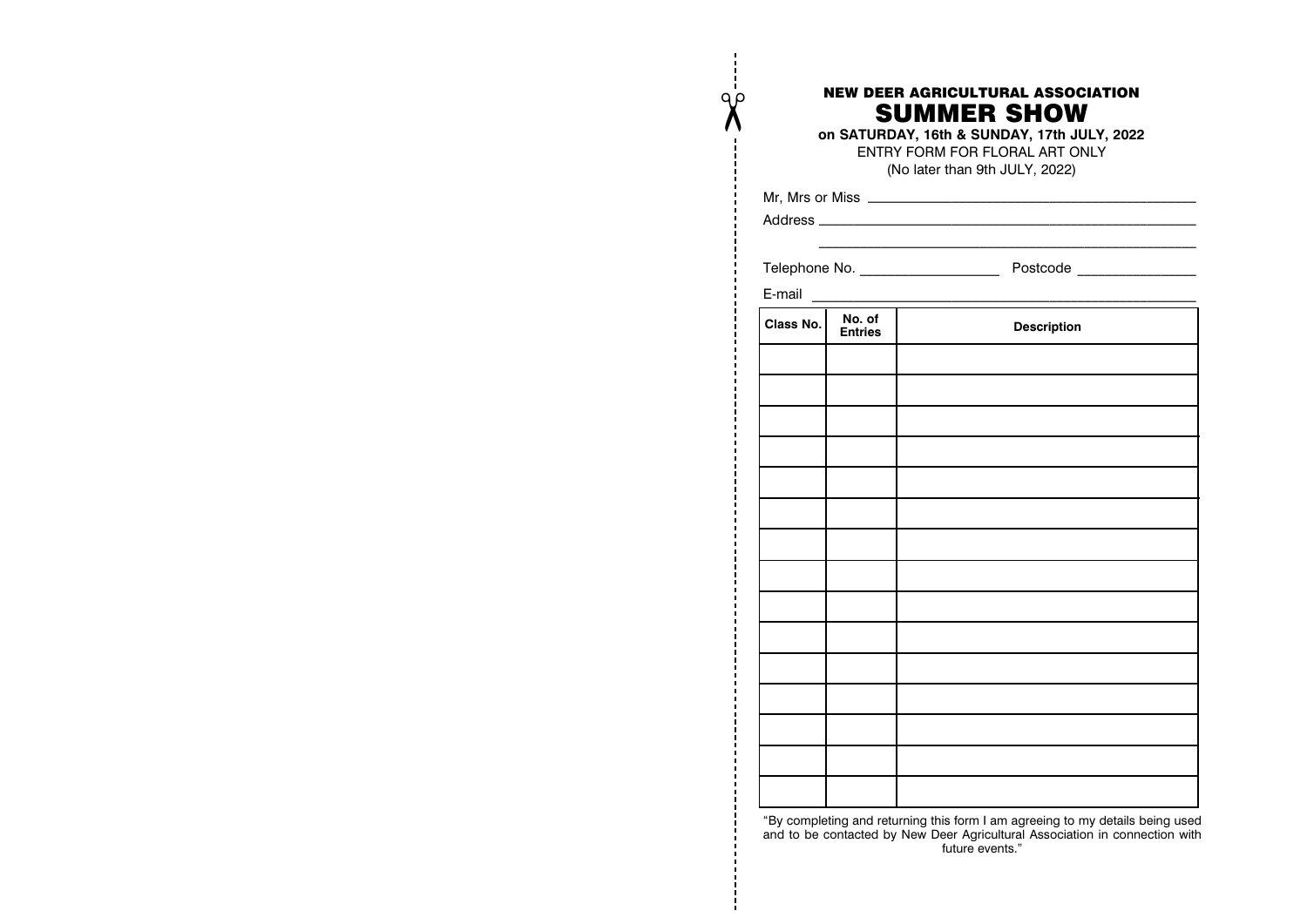# NEW DEER AGRICULTURAL ASSOCIATION SUMMER SHOW

**on SATURDAY, 16th & SUNDAY, 17th JULY, 2022** ENTRY FORM FOR HORTICULTURAL SECTION CLASSES 34, 35, AND 36 ONLY (No later than 9th JULY, 2022)

 $\overline{\phantom{a}}$  , which is a set of the set of the set of the set of the set of the set of the set of the set of the set of the set of the set of the set of the set of the set of the set of the set of the set of the set of th

Mr, Mrs or Miss \_\_\_\_\_\_\_\_\_\_\_\_\_\_\_\_\_\_\_\_\_\_\_\_\_\_\_\_\_\_\_\_\_\_\_\_\_\_\_\_\_\_\_\_\_\_\_

Address **Address Address Address Address Address Address Address Address Address Address Address Address Address Address Address Address Address Address Address Address Address Add** 

 $\chi$ 

Telephone No. \_\_\_\_\_\_\_\_\_\_\_\_\_\_\_\_\_\_\_\_ Postcode \_\_\_\_\_\_\_\_\_\_\_\_\_\_\_\_\_

| E-mail    |                          |                    |  |  |
|-----------|--------------------------|--------------------|--|--|
| Class No. | No. of<br><b>Entries</b> | <b>Description</b> |  |  |
|           |                          |                    |  |  |
|           |                          |                    |  |  |
|           |                          |                    |  |  |
|           |                          |                    |  |  |
|           |                          |                    |  |  |
|           |                          |                    |  |  |
|           |                          |                    |  |  |
|           |                          |                    |  |  |
|           |                          |                    |  |  |
|           |                          |                    |  |  |
|           |                          |                    |  |  |
|           |                          |                    |  |  |
|           |                          |                    |  |  |
|           |                          |                    |  |  |

"By completing and returning this form I am agreeing to my details being used and to be contacted by New Deer Agricultural Association in connection with future events."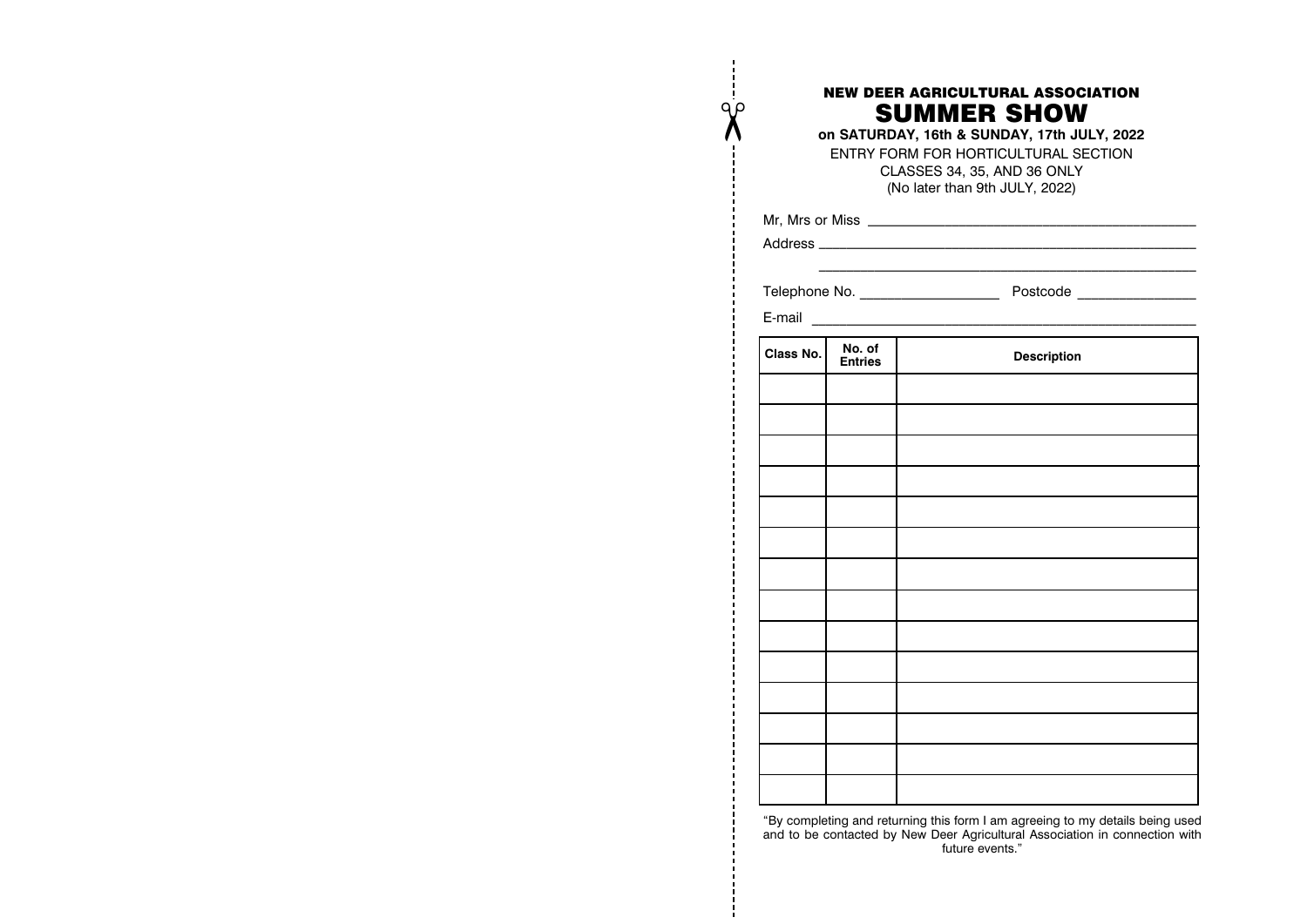# NEW DEER AGRICULTURAL ASSOCIATION SUMMER SHOW

**on SATURDAY, 16th & SUNDAY, 17th JULY, 2022** ENTRY FORM FOR INDUSTRIAL AND HORTICULTURAL SECTIONS (NON FLORAL ART)

 $\overline{\phantom{a}}$  ,  $\overline{\phantom{a}}$  ,  $\overline{\phantom{a}}$  ,  $\overline{\phantom{a}}$  ,  $\overline{\phantom{a}}$  ,  $\overline{\phantom{a}}$  ,  $\overline{\phantom{a}}$  ,  $\overline{\phantom{a}}$  ,  $\overline{\phantom{a}}$  ,  $\overline{\phantom{a}}$  ,  $\overline{\phantom{a}}$  ,  $\overline{\phantom{a}}$  ,  $\overline{\phantom{a}}$  ,  $\overline{\phantom{a}}$  ,  $\overline{\phantom{a}}$  ,  $\overline{\phantom{a}}$ 

Mr, Mrs or Miss \_\_\_\_\_\_\_\_\_\_\_\_\_\_\_\_\_\_\_\_\_\_\_\_\_\_\_\_\_\_\_\_\_\_\_\_\_\_\_\_\_\_\_\_\_\_\_

Address **Address Address Address Address Address Address Address Address Address Address Address Address Address Address Address Address Address Address Address Address Address Add** 

Q p

Telephone No. \_\_\_\_\_\_\_\_\_\_\_\_\_\_\_\_\_\_\_\_ Postcode \_\_\_\_\_\_\_\_\_\_\_\_\_\_\_\_\_

 $E$ -mail  $\Box$ 

"By completing and returning this form I am agreeing to my details being used and to be contacted by New Deer Agricultural Association in connection with future events."

# **Bring this Form along with Your Entries.**

**Competitors are reminded of Rule 4 - each exhibit must have an attached envelope containing name and address of exhibitor, on the outside of the envelope the section and class number only to be displayed.**

| Section<br><b>Number</b> | <b>Class</b><br><b>Number</b> | Description |
|--------------------------|-------------------------------|-------------|
|                          |                               |             |
|                          |                               |             |
|                          |                               |             |
|                          |                               |             |
|                          |                               |             |
|                          |                               |             |
|                          |                               |             |
|                          |                               |             |
|                          |                               |             |
|                          |                               |             |
|                          |                               |             |
|                          |                               |             |
|                          |                               |             |